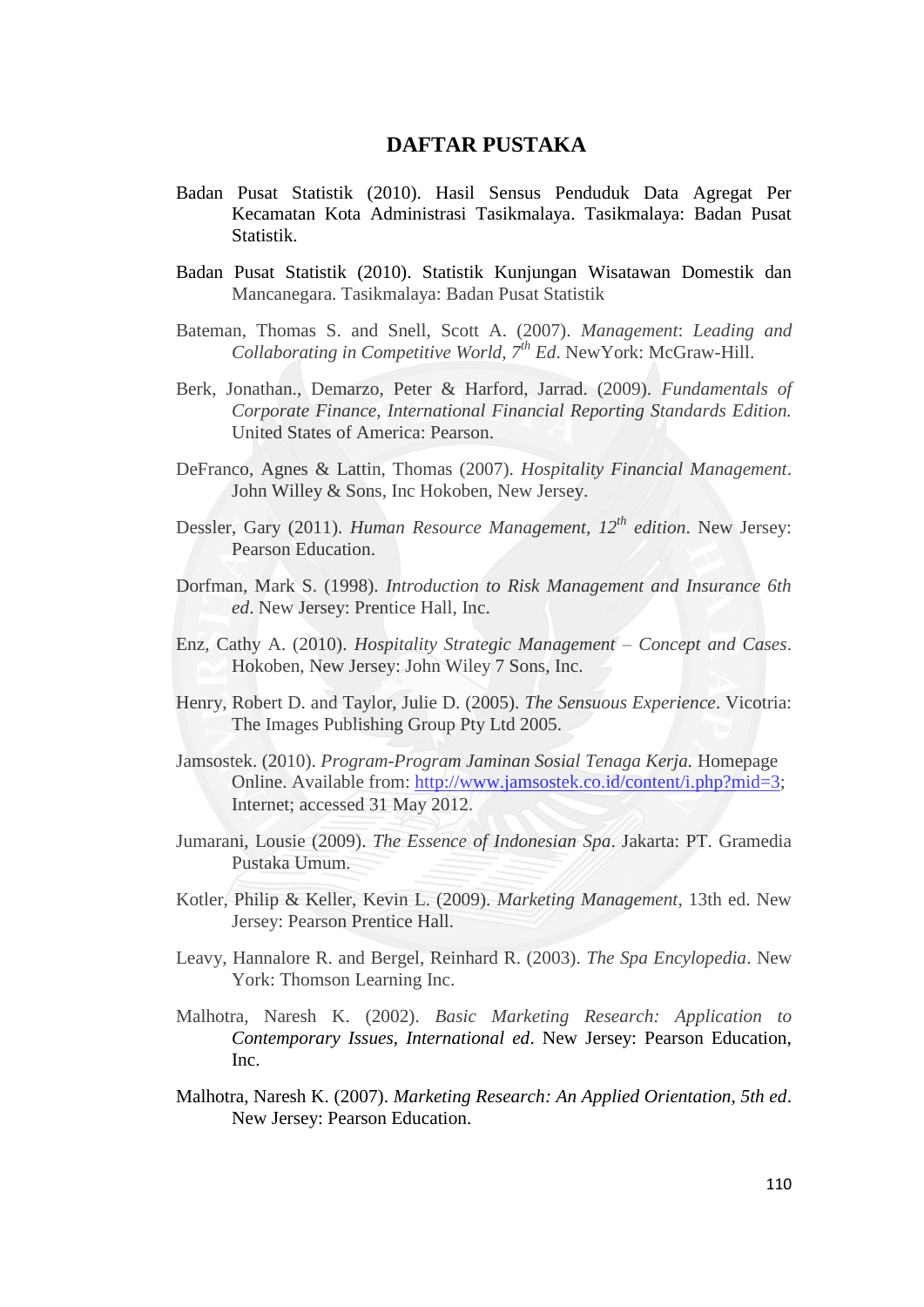- McEachern, William A. (2009). *Economics: A Contemporary Introduction. 9th edition*. USA: South-Western Cengage Learning.
- Megginson, William L. and Smart, Scott B. (2006). *Introduction to Financial Management*. California: Thomson South Western.
- Milkovich, George T. & Newman, Jerry M. (2008). *Compensation, 9th edition*. London: Delmar Cengage Learning.
- Morisson, Alastair M. (2010). *Hospitality and Travel Marketing fourth edition*. London: Delmar Cengage Learning.
- Mueller, Hansruedi and Kaufman, Eveline Lanz (2001). *Wellness Tourism, Vacation Marketing*, Vol.1, No.1.
- Peraturan Daerah Kota Tasikmalaya Nomor 8 Tahun 2007. Tentang Izin Usaha Kepariwisataan.
- Peraturan Daerah Kota Tasikmalaya Nomor 27 Tahun 2003. Tentang Wajib Daftar Perusahaan.
- Peraturan Menteri Kebudayaan dan Pariwisata Nomor:PM.97/HK.501/MKP/2010.
- Peraturan Menteri Kesehatan Republik Indonesia Nomor 1205/MENKES/PER/X/2004.
- Peraturan Menteri Tenaga Kerja Republik Indonesia NO.PER-04/MEN/1994. Tentang Jaminan Sosial Tenaga Kerja.
- Peraturan Walikota Tasikmalaya Nomor 29 Tahun 2006. Tentang Standar Pelayanan Publik.
- Porter, Michael E. (1980). *Competitive Strategy: Technique for Analyzing Industries and Competitors.* The Free Press, a division of Simon and Schuster Adult Publishing Group.
- Porter, Michael E. (1985). *Competitive Advantage: Creating and Sustaining Superior Performance.* The Free Press, a division of Simon and Schuster Adult Publishing Group.
- Sekaran, Uma. and Bougie, Roger (2010). *Research Methods for Business: A Skill-Building Approach*, 5th ed. West Sussex, UK: John Wiley and Sons.
- Surat Keputusan Gubernur Jawa Barat Nomor 561/kep.1665/Bangsos/2009. Tentang Upah Minimum Kabupaten/Kota di Jawa Barat.
- Surat Keputusan Gubernur Jawa Barat Nomor 561/kep.1564/Bangsos/2010. Tentang Upah Minimum Kabupaten/Kota di Jawa Barat.
- Surat Keputusan Gubernur Jawa Barat Nomor 561/kep.1540/Bangsos/2011. Tentang Upah Minimum Kabupaten/Kota di Jawa Barat.